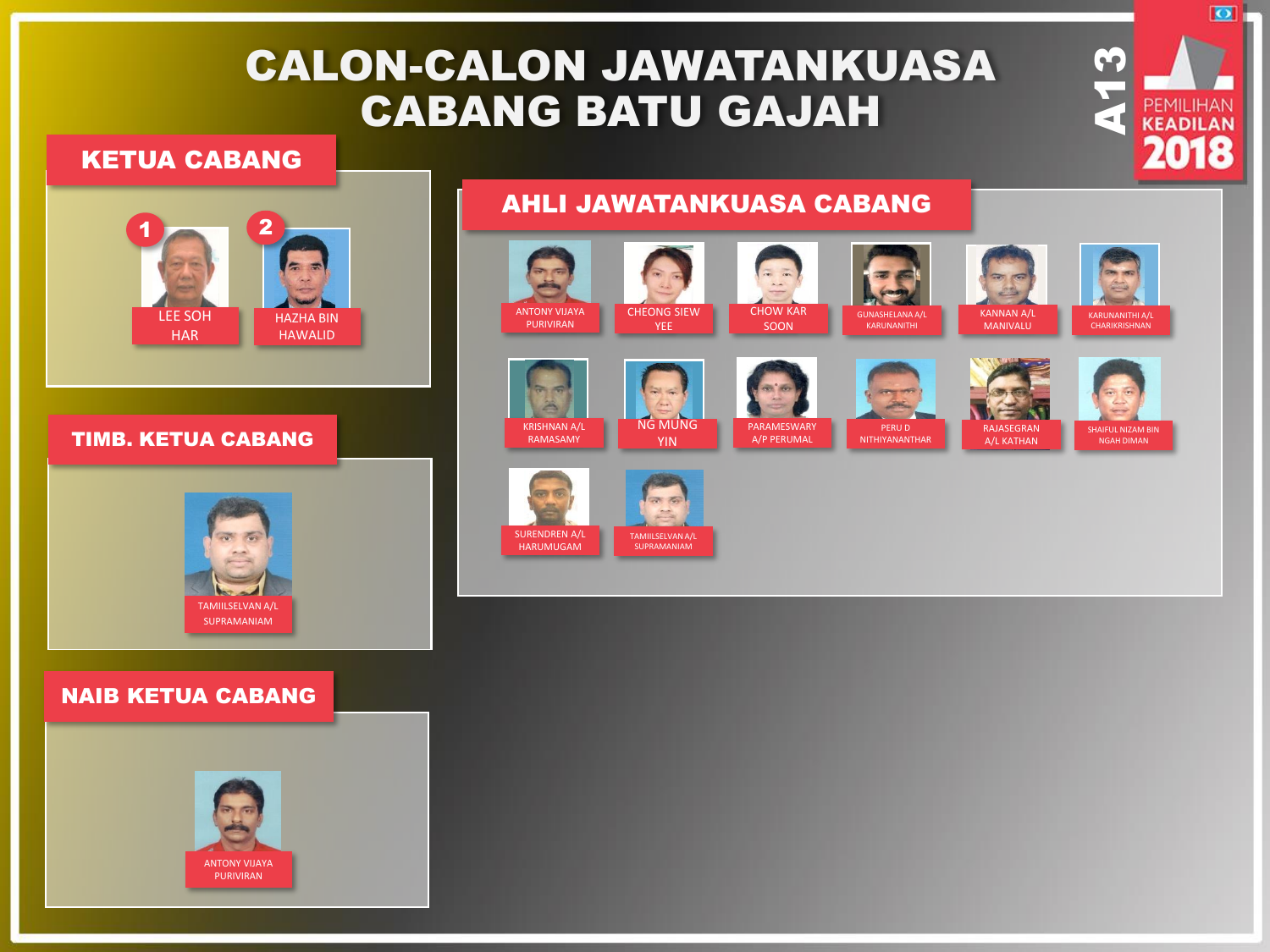# CALON-CALON JAWATANKUASA AMK CABANG BATU GAJAH

### KETUA AMK CABANG

# DAYALA KALINDAR A/L SUPRAMANIA

### AHLI JAWATANKUASA AMK CABANG



**A13** 

ा

# SARAVANAN A/L SELVAM TIMB. KETUA AMK CABANG

NAIB KETUA AMK CABANG



## MENANG TANPA BERTANDING

WALAU BAGAIMANAPUN, PEMILIHAN MAJLIS PIMPINAN PUSAT, AMK PUSAT DAN WANITA PUSAT TETAP DIJALANKAN SEPERTI YANG TELAH DIJADUALKAN.

## TERIMA KASIH.